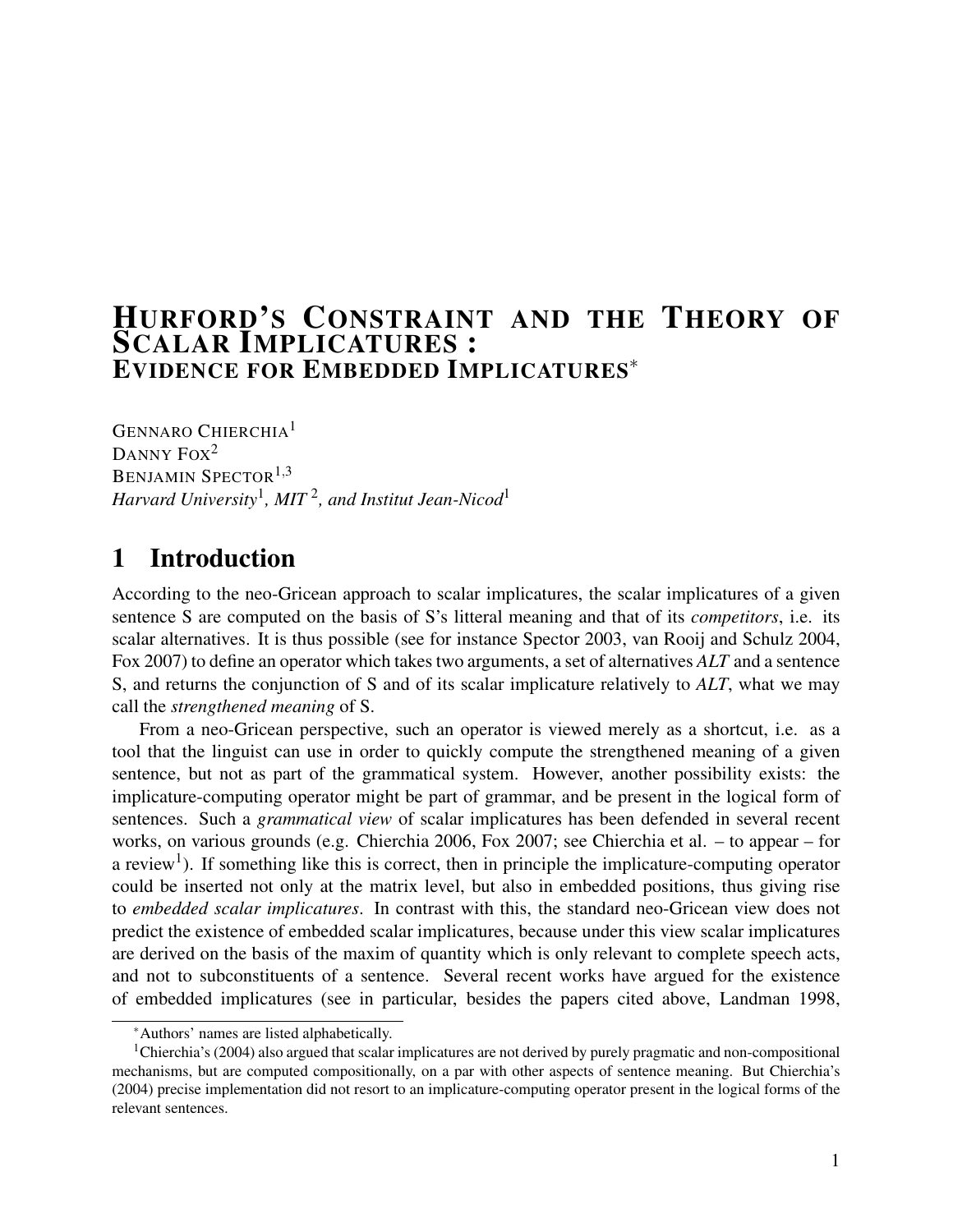Chierchia 2004, and also Magri 2007), hence for a radical reassesment of the standard neo-Gricean approach. In response to these arguments, there have been various attempts to show that the alleged examples of embedded implicatures could in fact be analyzed as'global implicatures', once a careful formalization of the underlying pragmatic reasoning is given (Sauerland 2004, Spector 2003, van Rooij and Schulz 2004, Russell 2006).

In this paper, we are going to present a new argument<sup>2</sup> for the existence of embedded implicatures, and, more specifically, for the possibility of inserting an implicature-computing operator in an embedded position. We'll show that a complex set of phenomena involving the interactions between a constraint on disjunctive phrases (Hurford's Constraint) and the interpretation of scalar items can be accounted for in an enlightening way once we assume that an implicature-computing operator can (and sometimes must) be inserted in embedded positions.

### 2 Hurford's Constraint

Hurford (1974) points to the following generalization:

Hurford's Constraint: A sentence that contains a disjunctive phrase of the form 'S or T' is infelicitous if S entails T or T entails S.<sup>3</sup>

This constraint is illustrated by the infelicity of the following sentences:

- (1) a. #Mary saw a dog or an animal.
	- b. #Mary saw an animal or a dog.
	- c. #Every girl who saw an animal or a dog talked to Jack.

However, the following example, which is felicitous, seems to be a counterexample to Hurford's Constraint:

(2) Mary solved the first problem or the second problem or both problems

If *or* is interpreted inclusively, then clearly (2) violates Hurford's Constraint, since 'Mary solved both problems' entails 'Mary solved the first problem or the second problem'. On the basis of such examples, Hurford reasoned that *or* has to be ambiguous, and that one of its readings is the exclusive reading. On an exclusive construal of the first disjunction in (2), the sentence no longer violates Hurford's Constraint. Gazdar (1979) noticed other cases where Hurford's Constraint appears to be obviated, such as (3):

(3) Mary read some or all of the books

If *some* simply expresses existential quantification and if *all* is universal quantification, then 'all of the books' entails 'some of the books', and (3) violates Hurford's Constraint. By analogy

 $2$ Or rather several closely interrelated arguments, which were first developed independently a) in a seminar taught by D. Fox in 2004 (especially subsection 5.2 of the present paper, see Fox 2004) and in a MIT/Harvard seminar jointly taught by D. Fox and G. Chierchia in 2006 (especially sections 2, 3 and 4 of the present paper) and b) in B. Spector's dissertion (especially sections 2 and 5 of the present paper, see Spector 2006). In Chierchia et al. (To appear) we present these arguments in a broader context.

<sup>&</sup>lt;sup>3</sup>The relation 'entail' has to be understood under its generalized version, i.e. 'is included in', so as to be applicable to pairs of non-propositional constituents.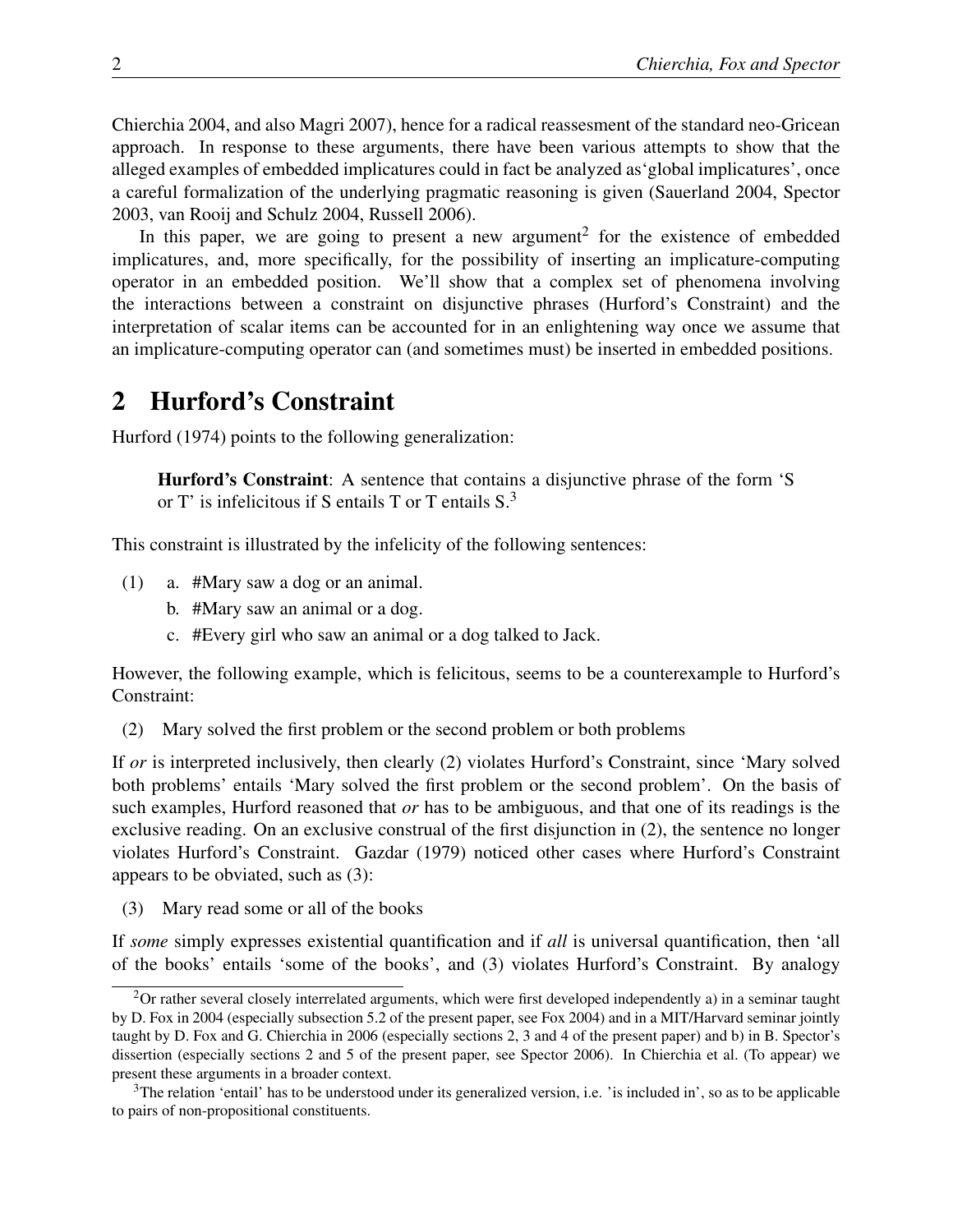with Hurford's reasoning about disjunction, one might conclude that *some* is ambiguous as well, and means *some but not all* on one of its readings. But Gazdar argued that multiplying lexical ambiguities in order to maintain Hurford's Constraint misses an obvious generalization. Namely, the items that have to be analyzed as ambiguous in order to maintain Hurford's Constraint are all scalar items, and the new meanings that are introduced correspond to the scalar implicatures that these items induce in simple contexts. Instead of assuming that these scalar items are ambiguous (which would, in effect, amount to a rejection of the whole neo-Gricean enterprise), Gazdar proposed to weaken Hurford's generalization in the following way:

#### Gazdar's generalization:

A sentence containing a disjunctive phrase 'S or T' is infelicitous if S entails T or if T entails S, unless T contradicts the conjunction of S and the implicatures of S.

Let us look at a schematized version of (2):

 $(4)$   $(A \text{ or } B)$  or  $(A \text{ and } B)$ 

Let S be *A or B* and T be *A and B*. The conjunction of S and its scalar implicatures is *A or B but not both*, which contradicts T. So the felicity of (4) is predicted by Gazdar's generalization.

Even though Gazdar did not spell-out an account for this generalization, one could interpret his observations as suggesting that violations of Hurford's Constraint involve some kind of 'implicature cancellation mechanism', in the sense that the second disjunct is used, so to speak, to cancel an implicature of the first disjunct (see Sharvit and Gajewski 2007). Instead of resorting to such a mechanism, we'll argue for the following:

- Hurford's Constraint is correct as originally stated.
- All the apparent violations of Hurford's Constraint involve the presence of an implicaturecomputing operator within the first disjunct, ensuring that Hurford's Constraint is met - hence the presence of a 'local implicature'.<sup>4</sup>

Following previous works (Groenendijk and Stockhof 1984, van Rooij and Schulz 2004, Spector 2003) we call the implicature-computing operator an *exhaustivity operator*, which we represent as *exh*.

It is clear that something close to Gazdar's generalization follows from these two assumptions: suppose S2 entails S1; then 'S1 or S2' violates Hurford's Constraint; yet 'exh(S1) or S2' may happen to satisfy Hurford's Constraint; this will be so if S1 together with its implicatures is no longer entailed by S2, which will be the case, in particular, if S2 contradicts S1 together with its implicatures. For instance, a sentence of the form 'A or B or both A and B' has to have the following underlying structure for it to satisfy Hurford's Constraint: [exh(A or B)] or [both A and

<sup>&</sup>lt;sup>4</sup>In a way, we are extending Hurford's original account based on ambiguity to all scalar items. But, in contrast with Hurford, we do not assume any kind of *lexical* ambiguity. Rather, on our view, scalar items appear to be ambiguous because of the optional presence of an embedded implicature-computing operator.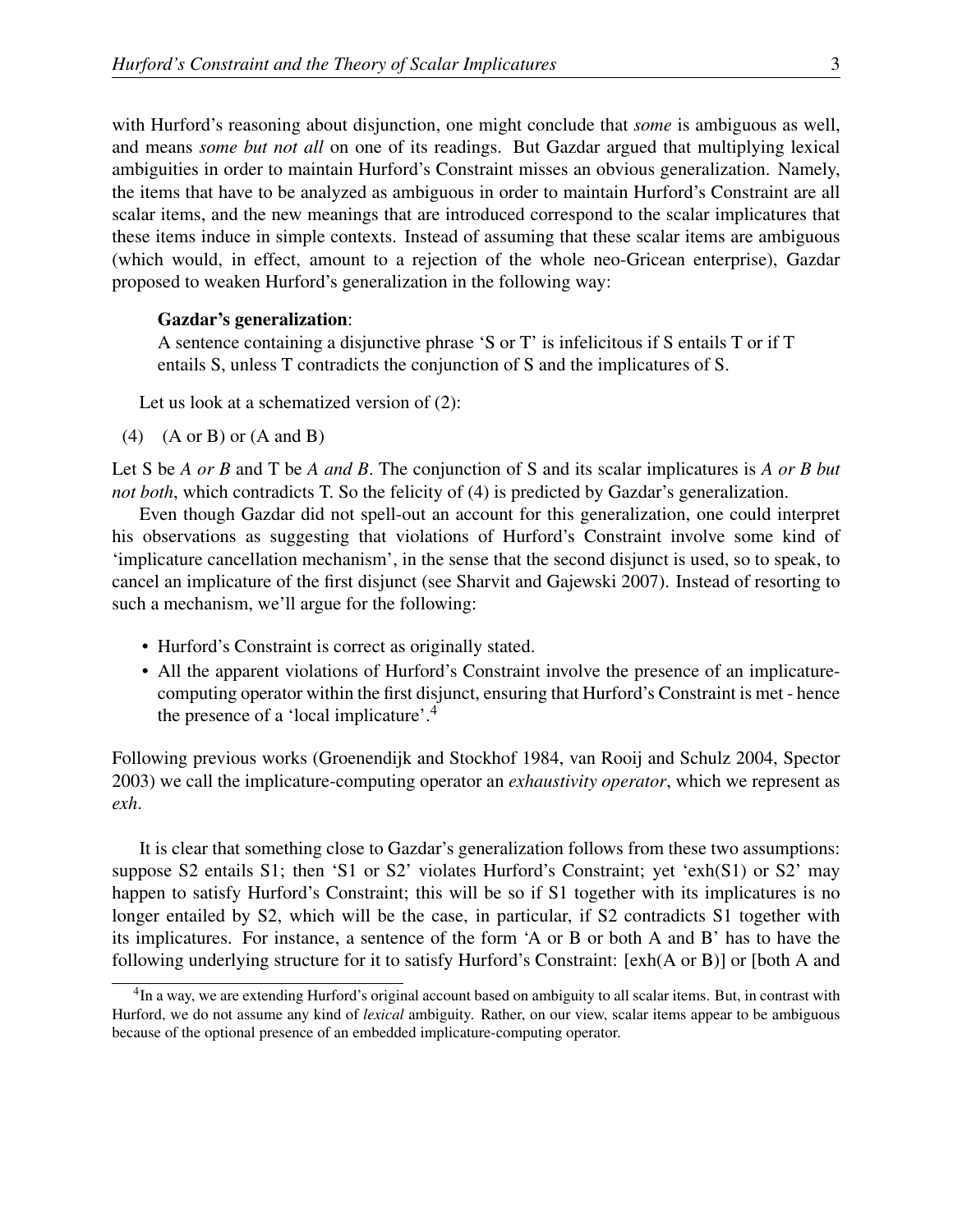B].<sup>5</sup> Such a logical form satisfies HC because the first disjunct, i.e. *exh(A or B)* means *A or B but not both* and is therefore not entailed by the second conjunct (*(A and B)*).

The assumption that all the apparent violations of Hurford's Constraint involve the presence of *exh* in the first disjunct turns out to make very precise predictions in a number of cases - predictions that do not fall out from Gazdar's proposal. In the next subsections, we'll spell out these predictions and corroborate them in various ways. Since they crucially depend on the assumption that an embedded implicature-computing operator is obligatorily present in all the relevant cases, these predictions provide important evidence, in our view, for the claim that SIs can be computed in embedded positions.

Before moving to these detailed arguments, however, we should be explicit about the meaning of *exh*. For the time being, we take the semantics of *exh* to be essentially the same as the one proposed by Rooth (1992) and Krifka (1993) for *only*. <sup>6</sup> That is, *exh* applies to a sentence S (which we call the *prejacent*) and a set of alternative propositions *ALT* (which we represent below as a subscript to *exh*), and returns the conjunction of S and the negation of all the members of ALT that are not entailed by S. For instance, (5a) below is equivalent to (5b), because *Jack read all of the books* is the only member of the alternative set which is not entailed by the prejacent (i.e. by *Jack read most of the books*).

(5) a.  $exh_{J. read some of the books, J. read most of the books, J. read all of the books)}(Jack read most of the books)$ b. Jack read most of the books, and he did not read all of the books

Equivalently,  $exh_{\text{AIT}}(S)$  states that S is true and that the only members of ALT that are true are those entailed by S (i.e. nothing is true in ALT besides S and what follows from S), which corresponds to the following definition:

(6) 
$$
[\![\mathrm{exh}_{\mathrm{ALT}}(S)]\!]^w = 1
$$
 iff  $[\![S]\!]^w = 1$  and  $\forall \phi \in \mathrm{ALT} \ (\phi(w) = 1 \rightarrow ([\![S]\!] \subseteq \phi))$ 

In the rest of this paper, though, we will generally omit the first argument of the exhaustivity operator, i.e. the set of alternatives with respect to which the prejacent's implicatures are computed. Hence we'll simply write  $exh(S)$  instead of  $exh_{AIT}(S)$ . We will make the simplifying assumption that the set of alternatives is fully determined by the logical form of the prejacent (in particular, by the scalar items that occur in the prejacent).

### 3 Forcing embedded implicatures

Gazdar's generalization, as such, does not make any particular prediction regarding the reading that obtains when there is an apparent violation of Hurford's Constraint. But consider now the following sentence (in a context where it has been asked which problems Peter solved within a certain set of problems):

b. #Mary saw both Peter and Sue or Peter or Sue

See Singh (2007) for an interesting proposal. See also Fox and Spector (2008).

<sup>&</sup>lt;sup>5</sup>In this paper, we do not account for the following asymmetry, pointed out by Singh (2007):

<sup>(</sup>i) a. Mary saw Peter or Sue or both Peter and Sue

<sup>&</sup>lt;sup>6</sup>But see subsection 5.2 and the references cited therein, in which it is shown that the exhausitivity operator must in fact be defined in a more complex way.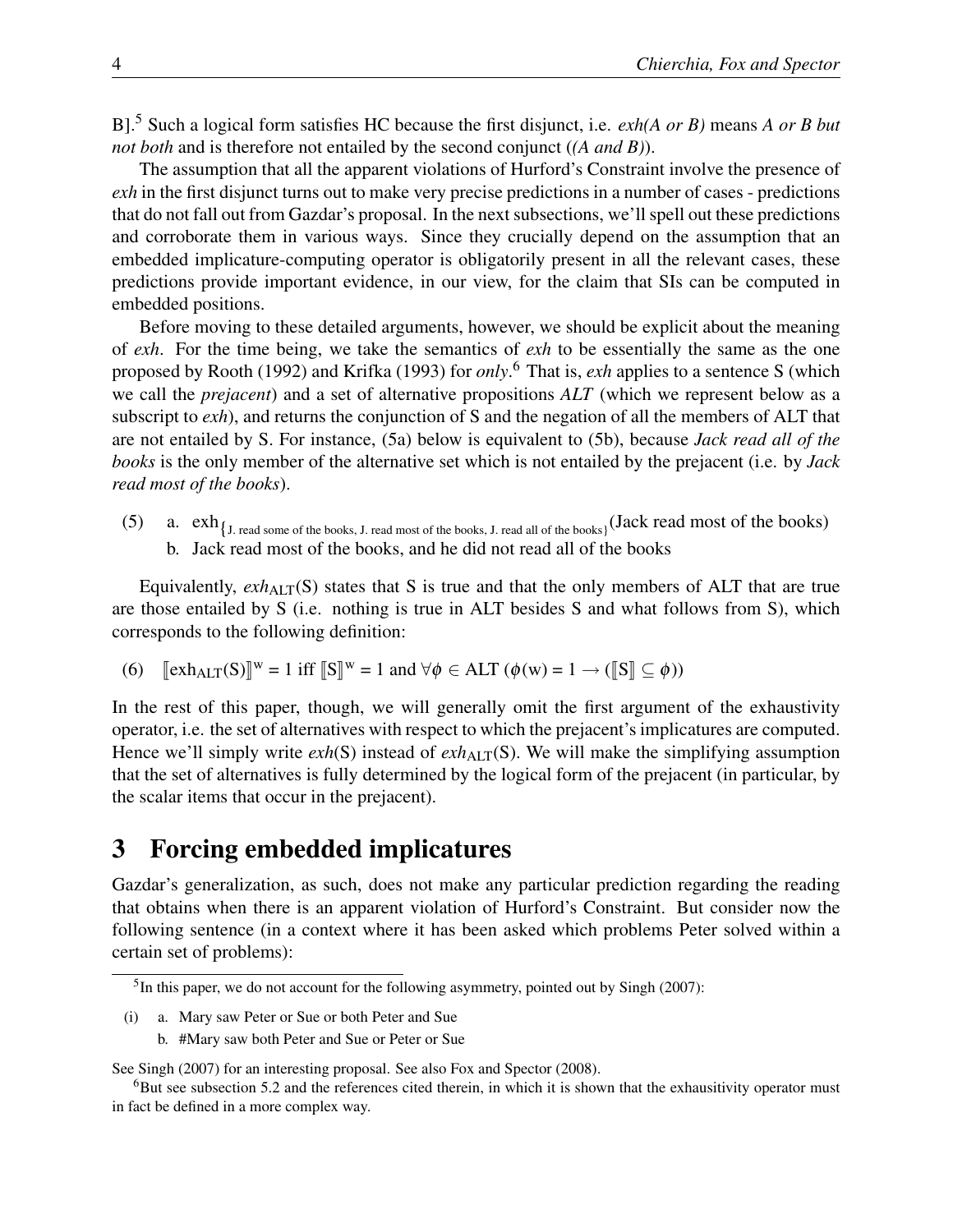(7) Peter either solved both the first and the second problem or all of the problems.

In the absence of an exhaustivity operator, (7) would violate Hurford's Constraint, since solving all of the problems entails solving the first one and the second one. And (7) would then be equivalent to (8):

(8) Peter solved the first problem and the second problem.

Therefore, we predict that an exhaustivity operator has to be present, with the effect that (7)'s logical form is the following:

(9) exh(Peter solved the first problem and the second problem) or he solved all of the problems

Recall that the meaning of our operator is supposed to be, on first approximation, the same as that of *only*. If we are right, (7) should therefore be understood as equivalent to the following:

- (10) a. Peter only solved the first problem and the second problem, or he solved all of the problems
	- b. Either Peter solved the first problem and the second problem and no other problem, or he solved all the problems

It turns out that this is indeed the only possible reading of (7). In other words, (7) is clearly judged false in a situation in which Peter solved, say, the first problem, the second problem and also the third problem (out of a set of more than three problems).<sup>7</sup> It is hard to see how an analysis based on the notion of 'implicature cancellation' could account for the particular interpretation that such a sentence triggers. Under such a theory, the presence of an implicature cancellation device is not expected to yield any new implicatures.<sup>8</sup> So (7) seems to be a clear case of an embedded implicature.

It is worth noticing that the reading we observe is maintained when the whole sentence is itself embedded, say, in a DE-context:

(11) Whoever solved the first and the second problems or solved all of the problems will pass.

This sentence is understood as equivalent to:

(12) Whoever solved only the first and the second problems or solved all of the problems will pass.

- (i) a. exh(Jack solved the first problem and the second problem or all of the problems)
	- b. Jack solved the first problem and the second problem and no other problem

 $<sup>7</sup>$ In the case at hand, we assume that the alternatives of the first disjunct (i.e. 'Peter solved the first problem and the</sup> second problem') consist of all the propositions that can be expressed by sentences of the form *Peter solved X*, where X denotes one of the problems or a plurality made up of some of the problems. So the alternatives, in this case, are not solely defined in terms of scales.

<sup>&</sup>lt;sup>8</sup>Note indeed that no implicature gets truly cancelled; in the absence of the second disjunct, the first disjunct ('Peter solved the first problem and the second problem') implicates that Peter didn't solve any other problem; once the second disjunct is added, the implicature doesn't really disappear; rather, it is integrated into the meaning of the first disjunct. If no exhaustivity operator applied to the first disjunct, there would be no simple way to derive the reading we get by applying an exhaustivity operator to the whole sentence, because (ia) below is equivalent to (ib):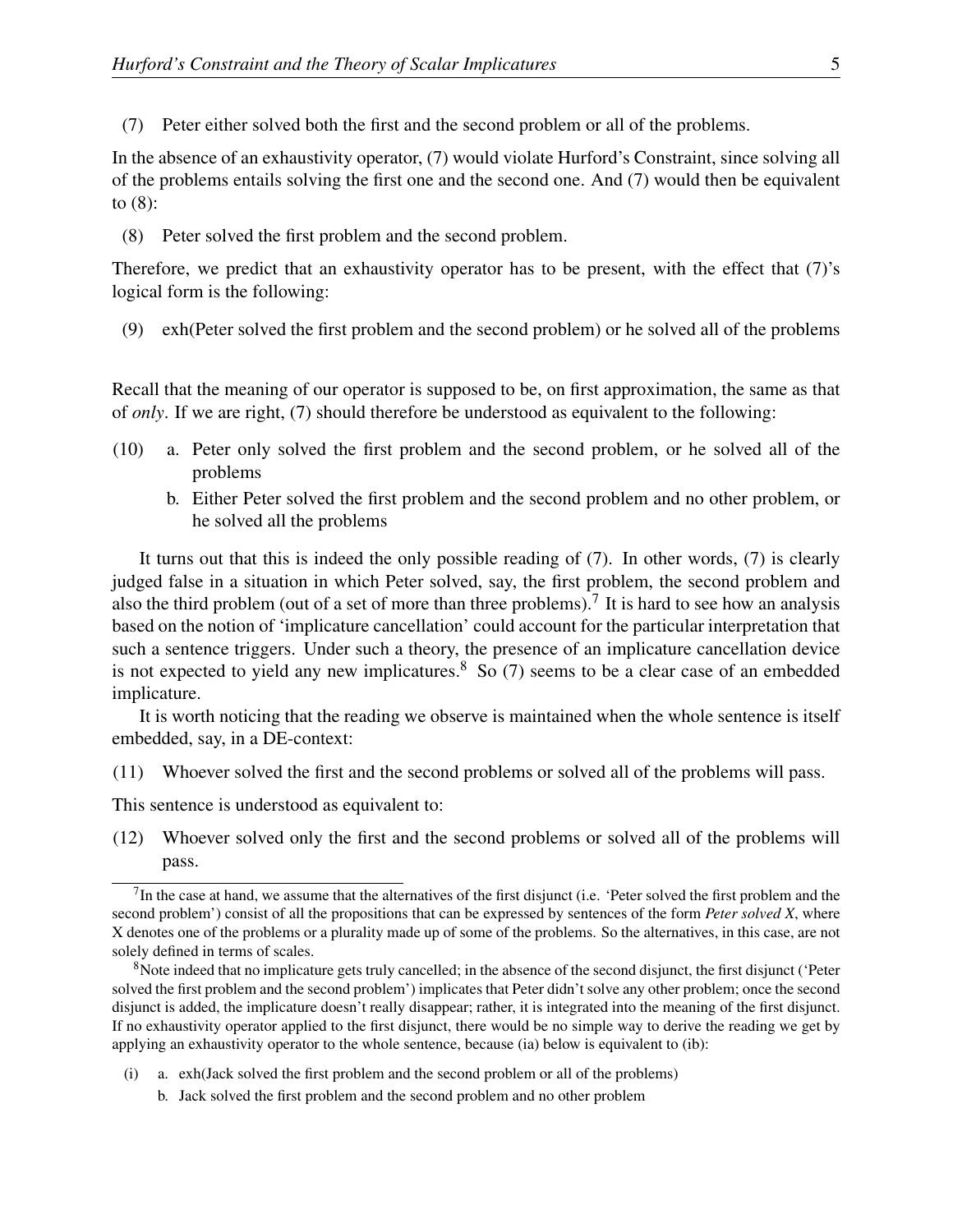In short, our argument can be summed up as follows: if Hurford's Constraint is correct as originally formulated, and if the implicature-computing operator *exh* can occur in embedded positions, then in some cases, the only way to satisfy Hurford's Constraint is to insert *exh* locally, and this gives rise to particular readings which turn out to be the only possible readings.

## 4 Forcing even more embedded implicatures

So far, we have discussed sentences of the form 'S or T' such that T entails S but T is incompatible with  $exh(S)$ , to the effect that 'exh(S) or T' does not violate Hurford's Constraint. Such sentences force the insertion of *exh* within the scope of the main disjunction, thus making a case for embedded implicatures in UE contexts. We would like to show that there may also be cases where the only way to satisfy Hurford's Constraint is to insert an exhaustivity operator in an even more embedded position, namely within a subconstituent of the first disjunct.

Consider the following sentence:

(13) Every student solved some of the problems

There have been discussions in the recent literature as to whether *some* in a sentence like (13) can be read as equivalent to *some but not all* (e.g. Chierchia 2004, Spector 2006, Geurts, to appear -a). On the grammatical view we are considering, the possibility of such an interpretation is expected, since inserting *exh* within the scope of *every student* would generate exactly this reading.<sup>9</sup> Using the same technique as before, we are going to show that we can force *some* in (13) to be read as *some but not all* by embedding (13) itself in a bigger structure.

Before going through the argument, let us make some preliminary points. Suppose (13) only competes with (14):

(14) Every student solved all of the problems

Then 'exh((14))' is equivalent to '(13)  $\land \neg(14)$ ', i.e:

(15) Every student solved some of the problems and at least one student did not solve them all

This is clearly a natural interpretation of (13).

Inserting *exh* below every student gives rise to a stronger reading:

- (16) a. (Every student)<sub>x</sub> (exh(x solved some of the problems)
	- b. (Every student)<sub>x</sub> (x solved some of the problems  $\land \neg(x \text{ solved all of the problems})$ )
	- c. Every student read some but not all of the problems.

Let us now construct a sentence in which (13) occurs as a constituent and is forced to correspond to the logical form in (16) for the whole sentence to comply with Hurford's Constraint. We claim that the sentence given in  $(17)$  achieves exactly that:<sup>10</sup>

<sup>&</sup>lt;sup>9</sup>This interpretation is however not necessarily ruled out from the neo-Gricean standpoint. Some theories in which scalar implicatures are derived pragmatically on the basis of the global meaning of the relevant sentence (van Rooij and Schulz 2004, Spector 2003, Spector 2006) are able to generate this 'strengthened' meaning, provided the following also count as alternatives for (13): 'some students solved some of the problems', 'some students solved all of the problems'. Fox (2007) proposes a constraint on alternatives that rules out such a large set of alternatives for (13) (cf. his footnote 35). For the sake of this discussion, we assume that the *some but not all* reading under a universal quantifier can only be derived as a local implicature.

<sup>10</sup>Some speakers might feel that in (17) *some* has to be stressed.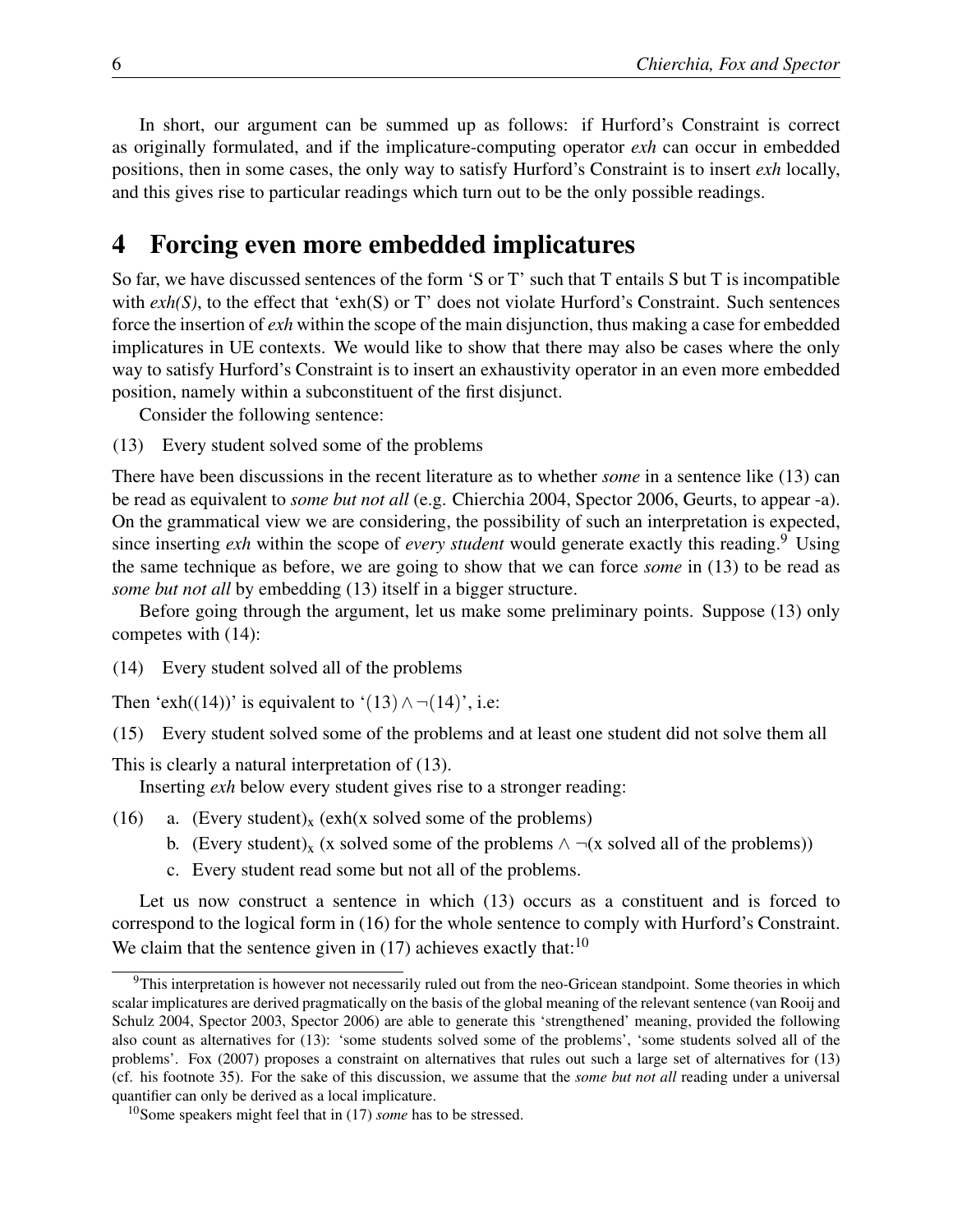(17) Every student solved some of the problems, or Jack solved all of them and all the other students solved only some of them.

Our empirical claim is that (17)'s only reading is one in which *some of the problems* in the first disjunct is interpreted under its strengthened meaning, i.e. *some but not all*. In other words, we claim that (17) is equivalent to (18), so that it is judged false if a student other than Jack solved all of the problems:

(18) Every student solved some of the problems, and no student except maybe Jack solved all of the problems.

This equivalence follows directly from the combination of Hurford's Constraint and the possibility of inserting *exh* locally. Let us show why.

First consider what happens if (17) contains no exhaustivity operator at all: then clearly Hurford's Constraint is violated since the second disjunct entails the first one. What if we apply *exh* to the first disjunct, as in the previous examples?

(19) exh(Every student solved some<sub>F</sub> of the problems), or Jack solved all of them and every other student solved only some of them

This logical form is equivalent to the following sentence:

(20) Every student solved some of the problems and not all of the students solved them all, or Jack solved all of them and every other student solved only some of them

It turns out that this still violates Hurford's Constraint: the second disjunct does in fact entail that not all of the students solved all of the problems, hence entails the first disjunct.

So the only possible analysis is the following:

(21) (Every student)<sub>x</sub> (exh(x solved some<sub>F</sub> of the problems) or Jack solved all of them and all the other students solved only some of them.

(21) yields exactly the reading that we in fact observe, which, notice, is neither equivalent to the 'literal' reading of the sentence (the reading that we would see if there were no operator at all) nor to the 'globally strengthened' meaning of the sentence (the reading that we would see if there were just one operator scoping over the entire sentence).<sup>11</sup> Not only have we constructed an example where an embedded implicature clearly arises, $12$  but we have also provided a precise account of the manner by which this reading comes about. This account, if successful, provides support to our two assumptions, i.e. that a covert exhaustivity operator can be inserted locally and that Hurford's Constraint is correct as originally formulated.

<sup>&</sup>lt;sup>11</sup>This last claim cannot be rigorously defended without being quite explicit about the alternatives of such a complex sentence, and we do not provide a complete argument in this paper. Intuitively, what happens is that (17) (in the absence of a covert exhaustivity operator) and (13) are equivalent and, given certain reasonable assumptions about how alternatives are computed, they remain equivalent even after global exhaustification, i.e.  $exh((17)) = exh((13))$  (= *Every student solved some of the problems, and not all students solved all of the problems*).

 $12$ Note that the claim that (17)'s interpretation involves an embedded implicature does not in fact depend on our assumption that the *some but not all* reading of *some* requires the presence of the operator within the scope of the universal quantifier. As mentioned in fn. 9, it may be possible to derive this reading by applying the operator to the first disjunct as a whole. What is crucial here is that there must be an exhaustivity operator *within* the first disjunct, hence in an embedded position.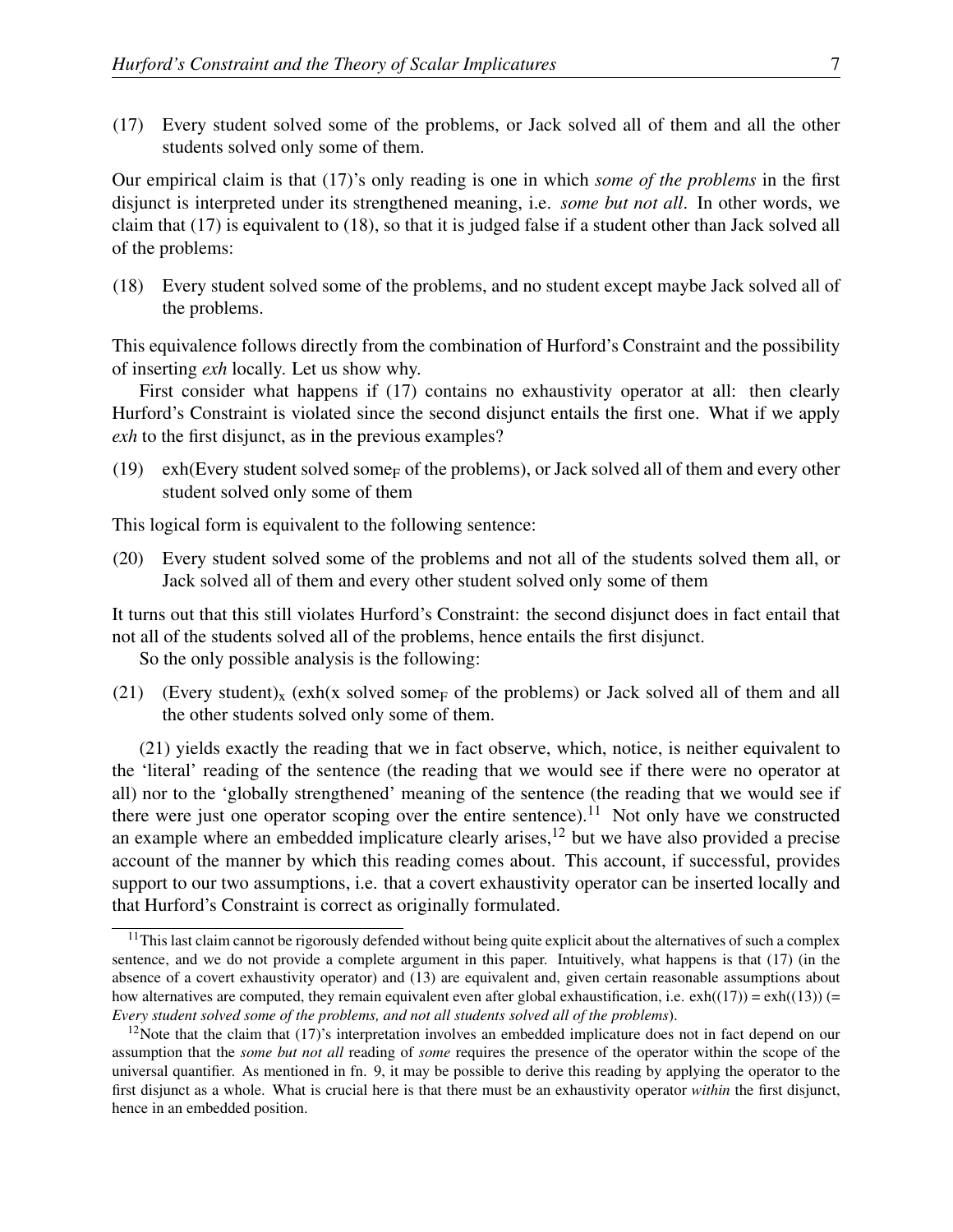## 5 Hurford's Constraint and recursive exhaustification

In this section, we are going to show that even in cases where the obligatory presence of an embedded implicature-computing operator does not have any direct effect on the literal truth-conditions of a given sentence, it nevertheless has observable effects that can be detected by looking at the implicatures (or lack thereof) that the sentence in question triggers. In our terms, the presence of the embedded implicature-computing operator turns out to have a truth-conditional effect when the sentence is itself embedded under another implicature-computing operator.

First, we'll look at the interpretation of disjunctions of the form 'A or B or both' in the scope of necessity modals (5.1). Then we'll offer an account of the 'cancellation effect' triggered by *or both* in non-embedded contexts (5.2).

#### 5.1 *Or both* in the scope of necessity modals

Consider the following two sentences:

- (22) We are required to either read *Ulysses* or *Madame Bovary*
- (23) We are required to either read *Ulysses* or *Madame Bovary* or both

What is clear about these sentences is that they both implicate that we are not required to read both *Ulysses* and *Madame Bovary*. <sup>13</sup> Otherwise, at first sight, they do not seem to trigger different implicatures. But upon reflection, they, in fact, do. Suppose that we are actually required to read *Ulysses* or *Madame Bovary* and that we are not allowed to read both of them. Then (22) would be an appropriate statement, while (23) would not. (22), on its most natural reading, is silent as to whether or not we are allowed to read both novels. But (23) strongly suggests that we are allowed to read both novels. So (23) seems to trigger an implicature that (22) does not.

This is further confirmed by looking at the following dialogues:  $14$ 

- (24) A: We are required to either read *Ulysses* or *Madame Bovary* B: No! we have to read both
- (25) A: We are required to either read *Ulysses* or *Madame Bovary* B: # No! We are not allowed to read both
- (26) A: We are required to either read *Ulysses* or *Madame Bovary* or both B: No! We are not allowed to read both

(24)B shows that in a denial context, negation can target an implicature: B, in (24), is objecting to an implicature of the previous sentence, namely, that we are not required to read both novels. (25)B is clearly deviant. This shows that (25)A does not implicate that we are allowed to read both novels; indeed, if (25)A did trigger this implicature, then B's objection would be perfectly felicitous, since it would count as an objection to an implicature of A's utterance. What is important

<sup>&</sup>lt;sup>13</sup>Interestingly, the presence of *or both* does not cancel the implicature that is normally triggered in the absence of *or both*. This, in our view, is unexpected if or both is viewed as an implicature-cancelling device, a view that might be attributed to Gazdar (1979), as we mentioned above.

<sup>&</sup>lt;sup>14</sup>The presence of *either* is not crucial to these judgments; its function here is simply to rule out the wide scope interpretation of disjunction, which is irrelevant here (see Larson 1985). In particular, note that *either . . . or* does not generally force an exclusive reading, as illustrated by the fact that the following sentence is perfectly consistent: 'We are required to either read Ulysses or Madame Bovary, and we may read both'.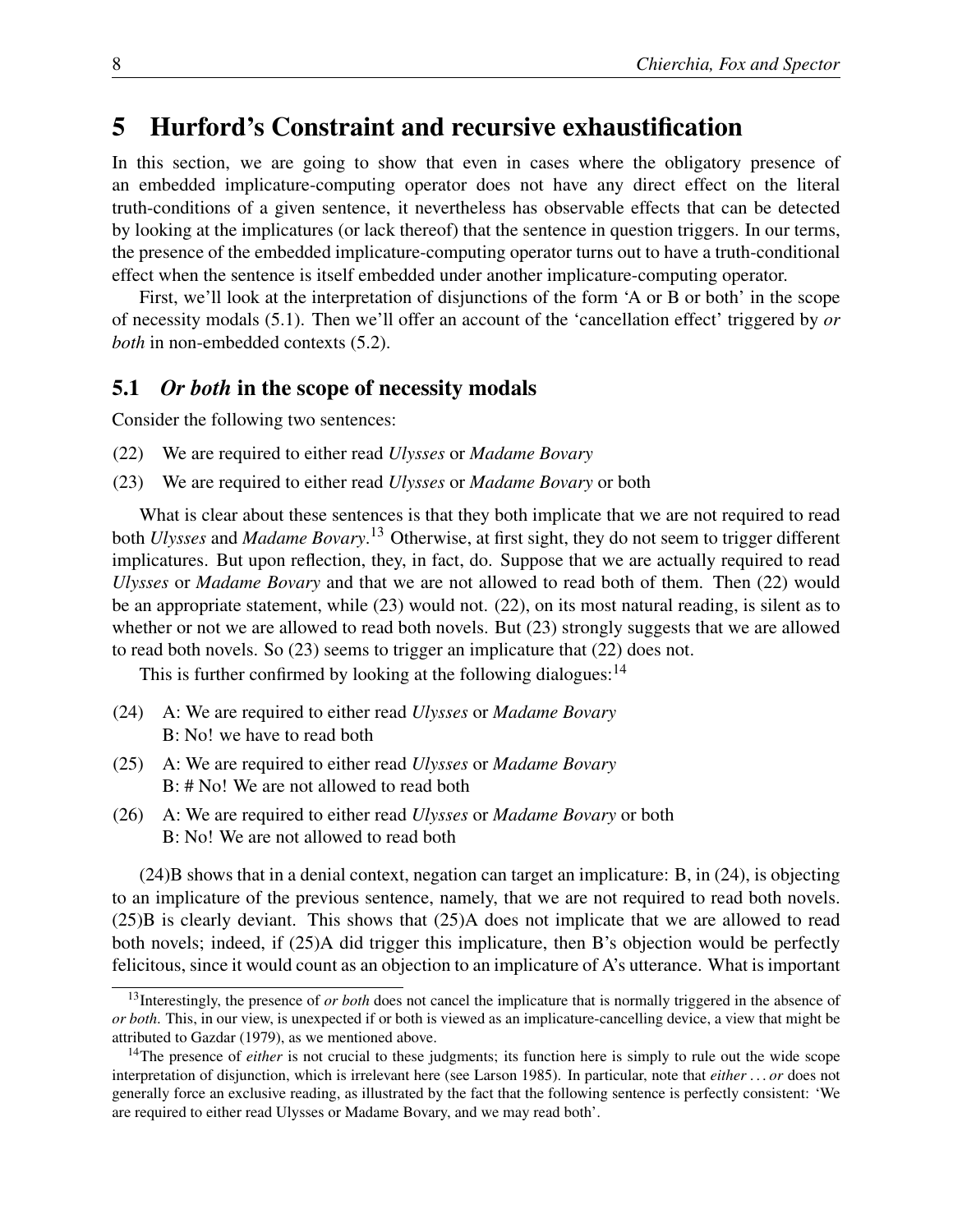in the current context is that (25) clearly contrasts with (26). B's objection in (26) is completely natural, and hence confirms that (26)A does implicate that we are allowed to read both novels.

How are these facts to be explained? How come (23) has an implicature that (22) doesn't have? Note that (23) and (22) have the same truth-conditions. Yet they trigger different implicatures. We are going to show that this phenomenon is in fact entirely expected from our perspective. The implicatures associated with (23) and (22) are, in fact, instances of the following generalization:

- (27) A sentence of the form  $\Box$  (*A or B*) triggers the following implicatures:<sup>15</sup>
	- $\neg\Box A$
	- $\bullet$   $\neg$  $\neg$ *B*

To illustrate this generalization let us begin with (22), repeated here as (28), which implicates that we have a choice as to how to satisfy our obligations.

(28) We are required to either read *Ulysses* or *Madame Bovary*

The 'strengthened' reading of (28), on the basis of the generalization in (27), is given in (29a), which is equivalent to  $(29b)$ :<sup>16</sup>

- (29) a. We are required to either read *Ulysses* or *Madame Bovary*, we are not required to read *Madame Bovary*, and we are not required to read *Ulysses*.
	- b. We are required to either read *Ulysses* or *Madame Bovary*, we are allowed to read *Ulysses* without reading *Madame Bovary*, and we are allowed to read *Madame Bovary* without reading *Ulysses*.

Now let's see the consequences of this generalization for the case of (23) ('We are required to read *Ulysses* or *Madame Bovary* or both'), schematized as follows:

 $(30)$   $\Box$ [exh(A or B) or (A and B)]

(30) is predicted to implicate the following:

(31) a.  $\neg\Box(\text{exh}(A \text{ or } B))$ b.  $\neg \Box(A \text{ and } B))$ 

i.e. :

<sup>16</sup>Proof:

<sup>&</sup>lt;sup>15</sup>The symbol ' $\Box$ ' stands for any modal operator with universal force (*we are required to ..., Necessarily ..., Jack demanded that ...*, etc.).

<sup>•</sup> (29a) entails (29b): suppose that (29a) is true. Then in all the permissible worlds we read one of the two novels; since we are not required to read *Ulysses*, there is a permissible world w<sub>1</sub> in which we don't read *Ulysses*; but then in w<sup>1</sup> we read *Madame Bovary*. So in w<sup>1</sup> we read *Madame Bovary* without reading *Ulysses*, and therefore we are allowed to read *Madame Bovary* without reading *Ulysses*; by symmetry, we are also allowed to read *Ulysses* without reading *Madame Bovary*.

<sup>•</sup> (29b) entails (29a): suppose (29b) is true. Then a) we are required to read one of the two novels and b) since we are allowed to read either one without reading the other one, we are not required to read *Ulysses* and we are not required to read *Madame Bovary*, i.e. (29a) is true.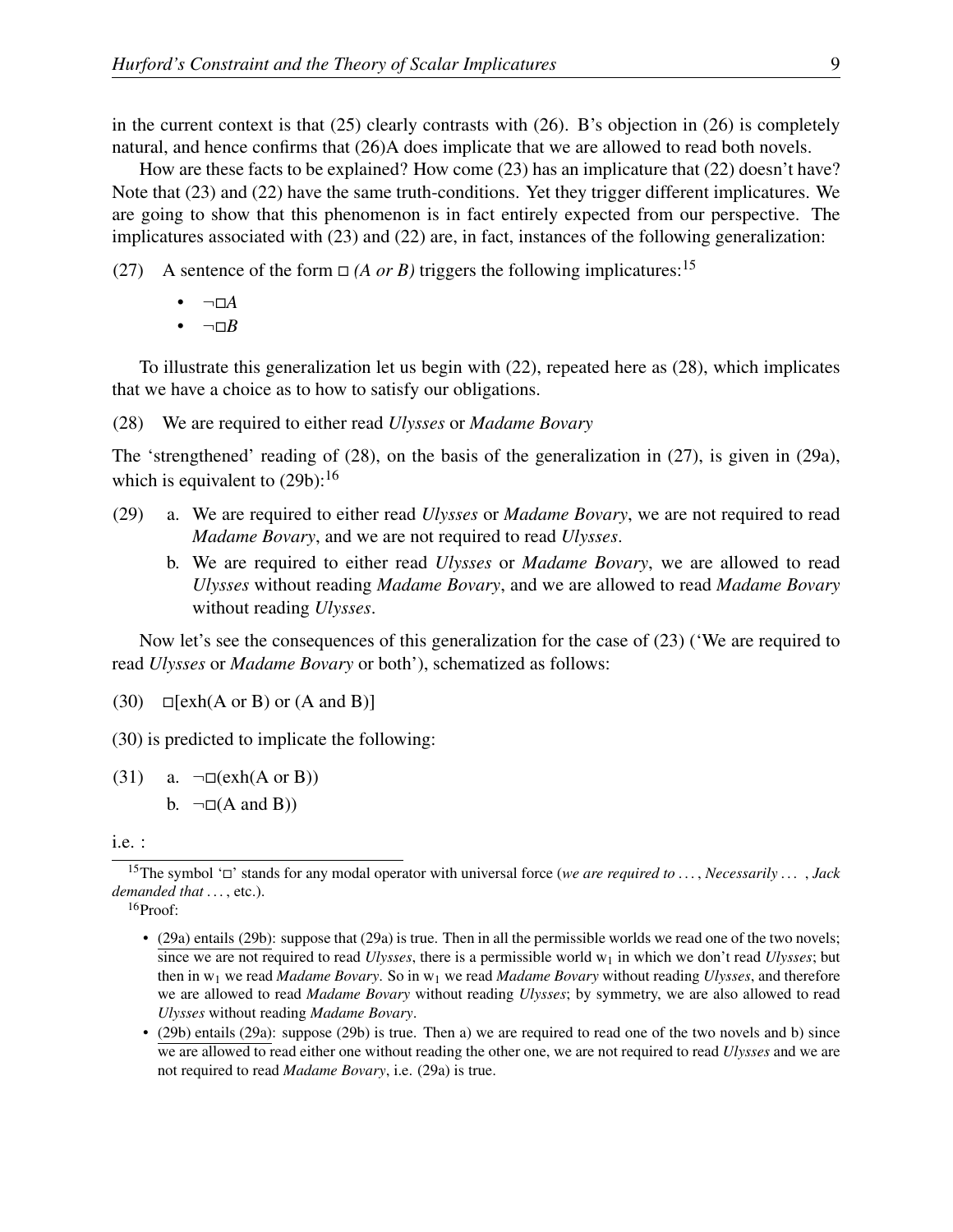- (32) a. We are not required to read *Ulysses* or *Madame Bovary* and not both
	- b. We are not required to read both *Ulysses* and *Madame Bovary*

The end-result is the following proposition, which indeed corresponds to the most natural reading of (23):

(33) We are required to read *Ulysses* or *Madame Bovary*, we are not required to read only one of the two novels, we are not required to read both novels.

From (33) it follows that we are allowed to read both novels, which was the desired result.

So far we have shown that given the generalization in (27), the observed interpretation of (23) follows directly from the assumption that *exh* is present in the first disjunct. Of course, it is also desirable to understand why this generalization holds, in order to give a complete account. It turns out that the exhaustivity operator as we have defined it so far (adding the negations of all non-weaker alternatives) can derive all the inferences that we observed, provided we now assume that the scalar alternatives of a disjunctive phrase *X or Y* include not only the phrase *X and Y* but also each disjunct X and Y independently. If so, then  $(22)$  has the following alternatives (using again the sign ' $\square$ ' to abbreviate 'we are required to', 'U' to abbreviate 'read *Ulysses*', and 'MB' to stand for 'read *Madame Bovary*'):<sup>17</sup>

 $(34)$  ALT $((22))$ = { $\Box$ (U or MB),  $\Box$ U,  $\Box$ MB,  $\Box$ (U and MB)}

To get the 'strengthened meaning' of (22), we simply have to add the negation of each of its alternatives that is not weaker than it. In this case, this results in the following, from which the generalization in (27) follows:

 $(35)$  exh $((22)) = \Box$ (U or MB)  $\land \neg \Box$ U  $\land \neg \Box$ MB

Let us now go back to our original example:

(36) a. We are required to either read *Ulysses* or *Madame Bovary*, or both b.  $\Box$ [exh(U or MB) or (U and MB)]

By assumption, the logical form of (36a) must be (36b) (i.e. the exhaustivity operator must have been introduced for Hurford's Constraint to be satisfied). Given our new assumptions about the alternatives of a disjunctive phrase, (36)'s alternatives include, among others,  $\Box$ *exh(U or MB)* (i.e. 'we are required to read either *Ulysses* or *Madame Bovary* and we are forbidden to read both') and  $\Box(U \text{ and } MB)$ . To prevent the discussion from getting too long, let us make the simplifying assumption that these are the only alternatives. As these two alternatives are not logically weaker

 $17$ Following standard assumptions, the scalar alternatives of a complex expression are derived by possibly multiple substitutions of scalar terms with one of their scale-mates. For any sentence  $\phi$  containing scalar terms  $\langle t_1,\ldots,t_n\rangle$ (noted  $\phi(t_1,...,t_n)$ ), the alternatives of  $\phi$  are all the sentences of the form  $\phi(t'_1,...,t'_n)$ , where  $t'_j$  belongs to the scale of *t*<sup>j</sup> , for any *j*. What we need here is that the alternatives of any sentence φ containing *X* or *Y* (noted φ*(X or Y)* include  $f\phi(X \text{ or } Y)$ ,  $\phi(X)$ ,  $\phi(Y)$ ,  $\phi(X \text{ and } Y)$ . Technically, one possible way of deriving this alternative set is to assume, as in Sauerland (2004), that the scale of *or* is the following partially ordered set : *{or, L, R, and}* where *L* is the binary connective such that *X L Y* is equivalent to *X*, and *R* is the one such that *X R Y* is equivalent to *Y*. For alternatives, see Spector (2006) and Katzir (2007).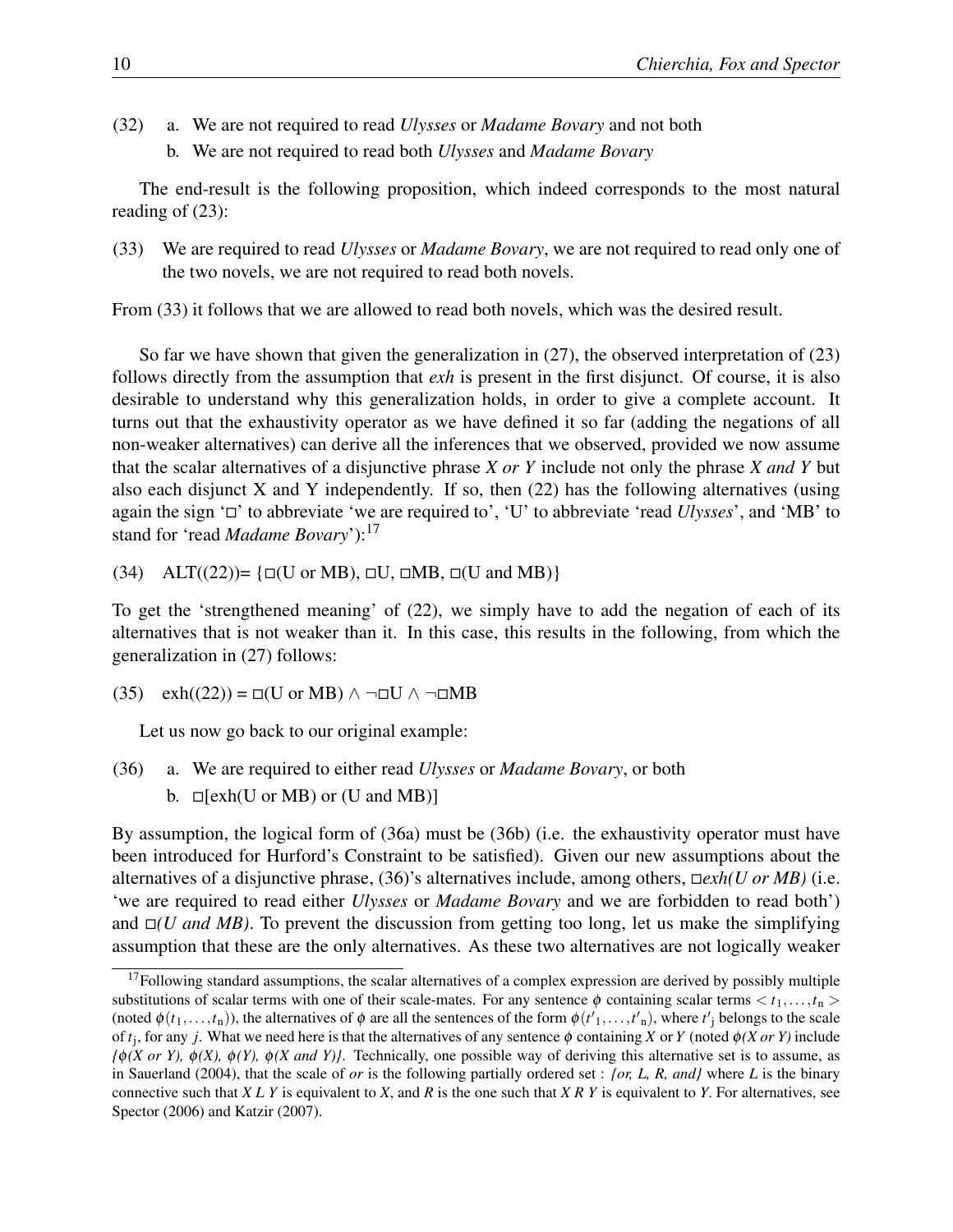than (36) (which is actually equivalent to 'we are required to read *Ulysses* or *Madame Bovary*'), the strengthened meaning of (36), i.e. what results from an application of the operator *exh* to the whole sentence, has to entail the negation of these two alternatives, which gives rise to a reading which is paraphrased in three different ways in  $(37)$ . This is exactly what we wanted to derive.

- (37) a.  $\square$ (U or MB) ∧ ¬ $\square$ exh(U or MB)) ∧ ¬ $\square$ (U and MB)
	- b. We are required to either read *Ulysses* or *Madame Bovary*, and we are not required to read only one of them, and we are not required to read both
	- c. We are required to read *Ulysses* or *Madame Bovary* and we are allowed to read both of them and we are allowed to read only one of them

Let us sum up what has been shown: the obligatory presence of an exhaustivity operator applying to the first disjunct in sentences like (23), together with the assumption that each member of a disjunctive phrase contributes to the alternatives of the disjunctive phrase, immediately predicts that (23), though equivalent to (22), has more alternatives. The existence of these additional alternatives predicts, in turn, that the strengthened meaning of (23) is different from that of (22), and the precise prediction that is made seems to be corroborated.<sup>18</sup>

One crucial assumption for this account was that the alternatives of a disjunctive phrase include each of the disjuncts separately. This move, which is independently motivated,  $19$  gives rise to a certain problem: once this assumption is made, the exhaustivity operator as we have defined it so far leads to the contradictory proposition when applied to a simple, non-embedded disjunctive sentence.<sup>20</sup> We'll return to this problem in the next sub-section, in which we'll introduce a new, more realistic, exhaustivity operator, which does not run into the same difficulty. But what is important so far is that this more realistic operator allows us to maintain the account that has just been presented: it turns out that for all the cases that we have considered in this subsection, the operator *exh*, as we have defined it initially, yields the same result as the more realistic operators that have been proposed in the recent literature.<sup>21</sup>

#### 5.2 Cancellation

In this section, we show that the assumptions that we have developed in the previous sections are also able to predict the most well-known observation about the behavior of or both. Namely,

 $19$ This assumption has been shown to be able to solve a much discussed puzzle regarding sentences in which a scalar term occurs under the scope of a disjunction. The puzzle was first discussed in Chierchia (2004). Sauerland (2004) offered a solution based on a modified scale for disjunction. Sauerland's ideas will be presented in the next subsection.

<sup>20</sup>Here is why: if the alternatives of 'p or q' are {p or q, p, q, p and q}, then negating all the non-weaker alternatives amounts to adding  $\neg p, \neg q, \neg (p \text{ and } q)$ . But '(p or q)  $\land \neg p \land \neg q \land \neg (p \land q)$ ' is contradictory.

 $18$ Recall that we made the simplifying assumption that (30) had only two alternatives. When we add the alternatives that are induced by the more embedded disjunctions and conjunctions, we end up with a much bigger set (even after having eliminating some alternatives that are equivalent to other ones):  $\{\Box(U \text{ or } MB), \Box(\mathrm{exh}(U) \text{ or } MB)\}$ ,  $\Box(\mathrm{exh}(U)),$  $\Box(\mathrm{exh(MB)}, \Box(\mathrm{U} \mathrm{and} \mathrm{MB}), \Box(\mathrm{U}, \Box \mathrm{MB})$ . As a result, the following inferences are also predicted: 'we are not required to read both novels' , 'we are not required to read *Madame Bovary*', 'we are not required to read *Ulysses*'. These are good results as well. Note however that we could get a different result if we considered even more alternatives, namely, those that are triggered by the scale <*allowed*, *required*>. Fox (2007) proposes a constraint on the computation of alternatives that rules out these additional alternatives (his footnote 35).

<sup>&</sup>lt;sup>21</sup>This is so thanks to the following fact: let *exh* be the exhaustivity operator as we have defined it and let  $exh<sup>*</sup>$ be one of the operators defined in the recent literature (Spector 2003, Spector 2006, van Rooij and Schulz 2004, Fox 2007). Then, for any given sentence  $\phi$ , *if exh(* $\phi$ *) is not contradictory, then exh(* $\phi$ *)* = *exh\*(* $\phi$ *)*.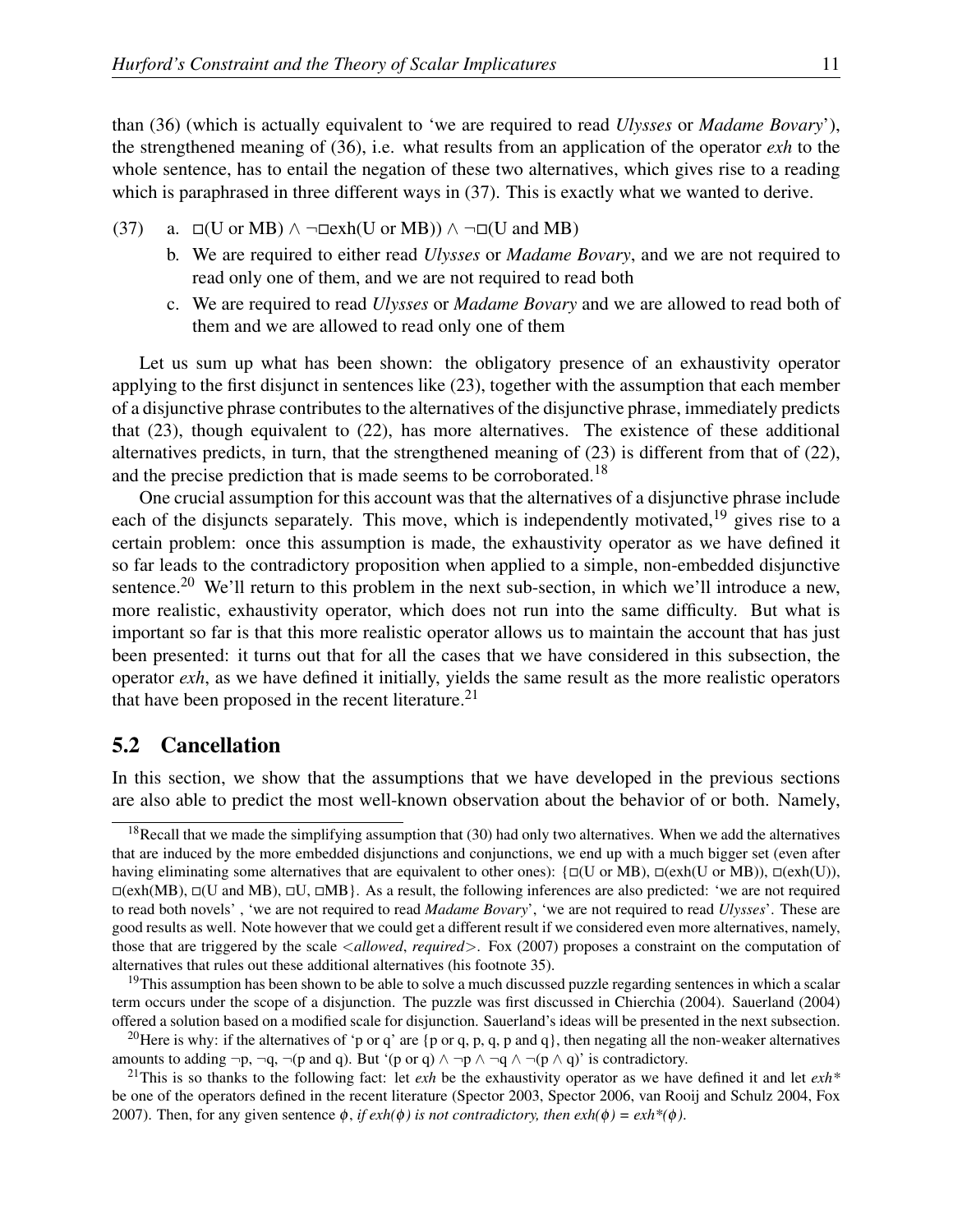in non-embedded contexts, 'or both' removes the exclusive reading of disjunction ((38) below, schematized in (39)), i.e. seems to 'cancel' an implicature.

- (38) Peter or Jack or both came
- (39) exh(p or j) or (p and j)

In our terms, this is again a case where the presence of a local exhaustivity operator has no direct detectable truth-conditional effect, since (39) ((p or<sub>excl</sub> q) or<sub>incl</sub> (p and q)) is equivalent to *p or*<sub>incl</sub> *q*. As before, though, the presence of an embedded exhaustivity operator creates more alternatives. We will now show that these new alternatives affect the interpretation that result from applying the operator (again) to (39). Specifically, applying *exh* to (39) is a vacuous move, which accounts for the 'cancellation effect' triggered by *or both*. In order to show how this prediction comes about, we will use a more realistic exhaustivity operator, one that does not yield contradictions when it applies to simple disjunctive sentences (see fn. 20).

Before doing so, though, let us notice that once it is assumed that the presence of *or both* entails the presence of an implicature-computing operator applying to the first disjunct, the 'cancellation' effect of or both happens to be an instance of the following generalization (which is due to Gazdar 1979):

(40) A sentence of the form  $\phi$  *or*  $\psi$  triggers the inference that its author does not know whether  $\phi$  is true and does not know whether  $\psi$  is true.

Applied to (39), this results in the following: the author of (39) does not know whether  $p \text{ or}_{\text{excl}}$ *q* is true and does not know either whether *p* and *q* is true.<sup>22</sup> Now this conclusion is obviously incompatible with the derivation of an 'exclusive' implicature (i.e. an inference that the speaker believes that *p and q* is false). Hence the cancellation effect of *or both* follows.

In order to explain why the generalization in (40) is in fact correct, and what role the presence of the embedded implicature-computing operator plays in deriving the right result, it is necessary to move to a more sophisticated theory of implicature computation.

Let us first have a look at a simple disjunctive sentence, adding the crucial assumption that each disjunct is an alternative of the initial sentence:

- (41) a. Peter or Jack came
	- b. p or j

The alternatives for *p or j* are now assumed to be {*p or j*, *p*, *j*, *p and j*}. As explained in fn. 32, applying *exh* to (41) relatively to this set of alternatives results in the contradictory proposition (because *p* and *j* are both strictly stronger than *p or j*, and we end up with  $exh(p \text{ or } j) = (p \land j) \land p$ ¬*p* ∧ ¬*j*). Plainly, some modification is needed.

In order to understand how the operator should be modified, it is useful to take a small digression and see how this problem can be dealt with within a neo-Gricean setting (We are now presenting the analysis found in Sauerland 2004 - related proposals can be found in Spector 2003, Spector 2006 and van Rooij and Schulz 2004):

<sup>&</sup>lt;sup>22</sup>Note that in the absence of the operator *exh*, applying the generalization in (40) to (*p* or<sub>incl</sub> *q*) or<sub>incl</sub> (*p and q*) (i.e. to an LF that does not contain *exh*) results in a contradiction, if the speaker is taken to believe what he says; for the speaker, on the one hand, would have to believe that *(p or*<sub>incl</sub> *q)* or<sub>incl</sub> *(p and q)* is true. i.e. that *p* or<sub>incl</sub> *q* is true, and, on the other hand, would have to be undecided as to whether that very proposition is true.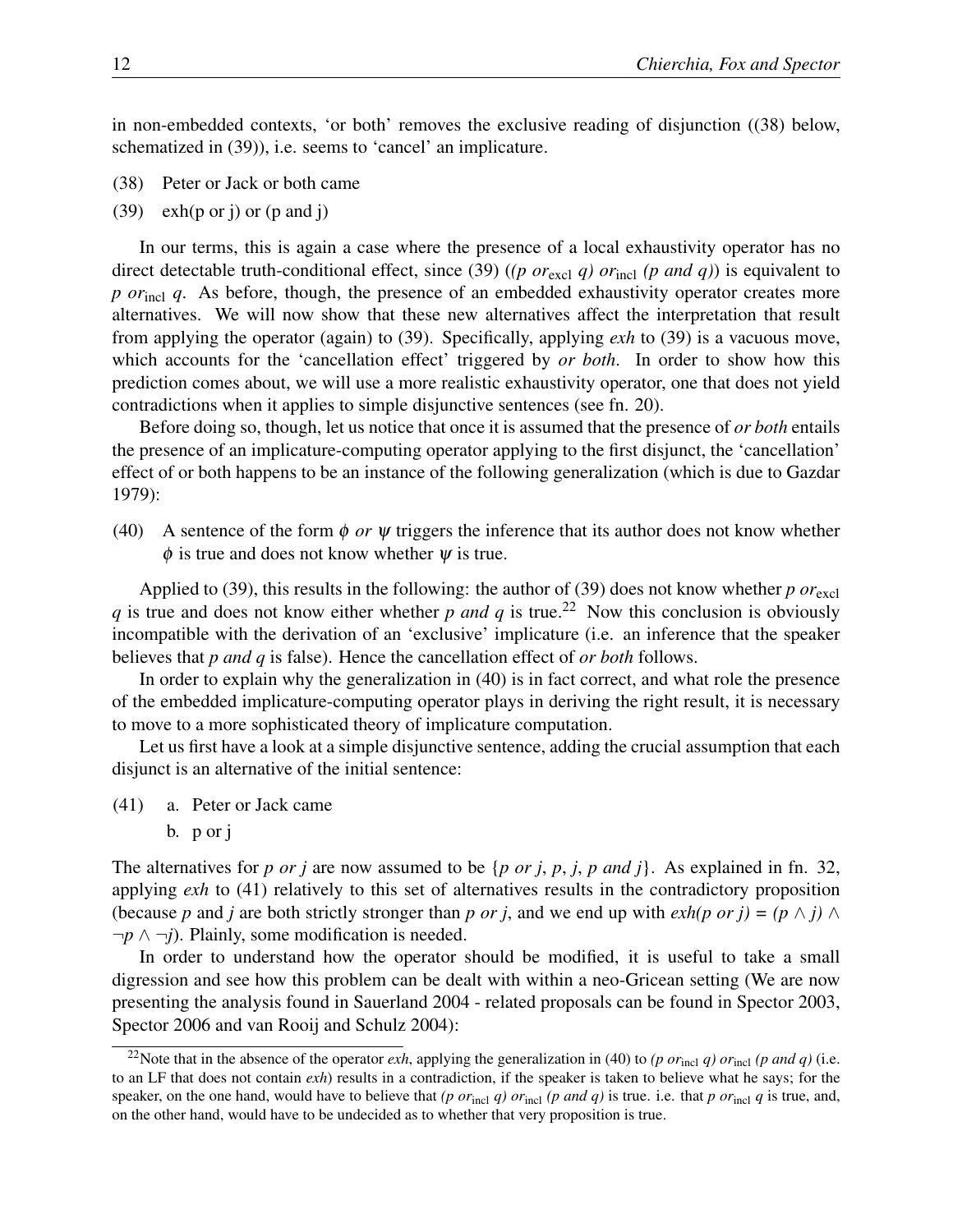- The speaker has said 'p or j', so she believes that 'p or j' is true.
- It follows from the maxim of quantity that that the speaker does not believe more than this relative to the set of alternatives: in other words, she only believes 'p or j', i.e. she does not have the belief that p is true, she does not have the belief that j is true and she does not have the belief that 'p and j' is true (this last statement is actually entailed by the first two).

At this point we have derived inferences of the form 'the speaker does not have the belief that S', which Sauerland terms *primary implicatures* (*secondary implicatures* are inferences of the form 'the speaker believes that not-S'). Now comes a crucial observation, based on the assumption that the speaker is logically coherent: since the speaker believes that 'p or j' is true and does not have the belief that p is true (primary implicature), she cannot have the belief that j is false. Indeed, if she believed 'not j', then given that she believes 'p or j', she would have to believe p. Symmetrically, the speaker does not have the belief that p is false. The end result of this reasoning is that the speaker has no opinion as to whether p is true or false and as to whether j is true or false. It is a fact that these 'ignorance inferences', which Gazdar (1979) called 'clausal implicatures', are indeed triggered by disjunctive statements in normal contexts.

'Secondary implicatures' of the form "the speaker believes that not S", where S is an alternative of the sentence uttered, require an additional step, a move from "The speaker does not believe that p" to "The speaker believes that not-p" (what Sauerland 2005 calls the "epistemic step" - see also Chemla 2008 for an interesting discussion). But it is now clear that sometimes this move will contradict previously established primary implicatures. For instance, in the above case, moving from "the speaker does not have the belief that p" to "the speaker believes that not-p" actually conflicts with the already established conclusion that "the speaker does not have the belief that not-p". Sauerland proposal is that the move from "the speaker does not believe that p" to "the speaker believes that not-p" occurs only if this does not contradict the primary implicatures that have been derived in the first step. In the case of 'p or j', this move can apply to the alternative 'p and j', but not to p and j taken in isolation. We end up with an exclusive reading for disjunction, together with two "ignorance inferences", according to which the speaker does not know whether p is true and does not know whether j is true.

Can we achieve the same results in a theory in which SIs are generated by an implicature-computing operator, rather than by purely pragmatic reasoning? What is needed is a more sophisticated definition of the operator *exh*, one that ensures that the application of *exh* to a given sentence S returns the proposition that *would* have resulted from the application of Sauerland's purely pragmatic procedure.<sup>23</sup> Various and related proposals in the recent literature provide us with such a definition.<sup>24</sup> We are not going to present these fairly technical proposals,

<sup>&</sup>lt;sup>23</sup>Though *exh* does not derive primary implicatures. Those would probably be pragmatic even in a theory that incorporates *exh*. See Fox (2007) for cases where predictions can diverge due to this difference between Sauerland's procedure and a theory derives many of the same results by a particular meaning for *exh*.

<sup>&</sup>lt;sup>24</sup>See Spector (2003, 2006, 2007), van Rooij and Schulz (2004), Fox (2007). Spector's and van Rooij & Schulz's proposals are heirs to Groenendijk and Stockhof's (1984) exhaustivity operator. For the time being, it is enough to assume that a non-weaker alternative gets negated if and only if negating it is consistent with negating any other non-weaker alternative. In the case of 'p or j', the only such "innocently excludable" alternative is actually 'p and j'. An actual formalization in these terms is given by Fox (2007). Fox's definition of *exh* is the following:

<sup>(</sup>i) a. Preliminary definition: An alternative of φ is *innocently* φ*-excludable* if its negation belongs to all maximalconsistent sets that include only  $\phi$  and negations of an alternative of  $\phi$ .

b.  $exh_{\text{ALT}}(\phi) = \phi \land \neg a_1 \land \neg a_2 \land \dots \land \neg a_n$ , where  $\{a_1, \dots, a_n\}$  is the set of all innocently  $\phi$ -excludable members of ALT.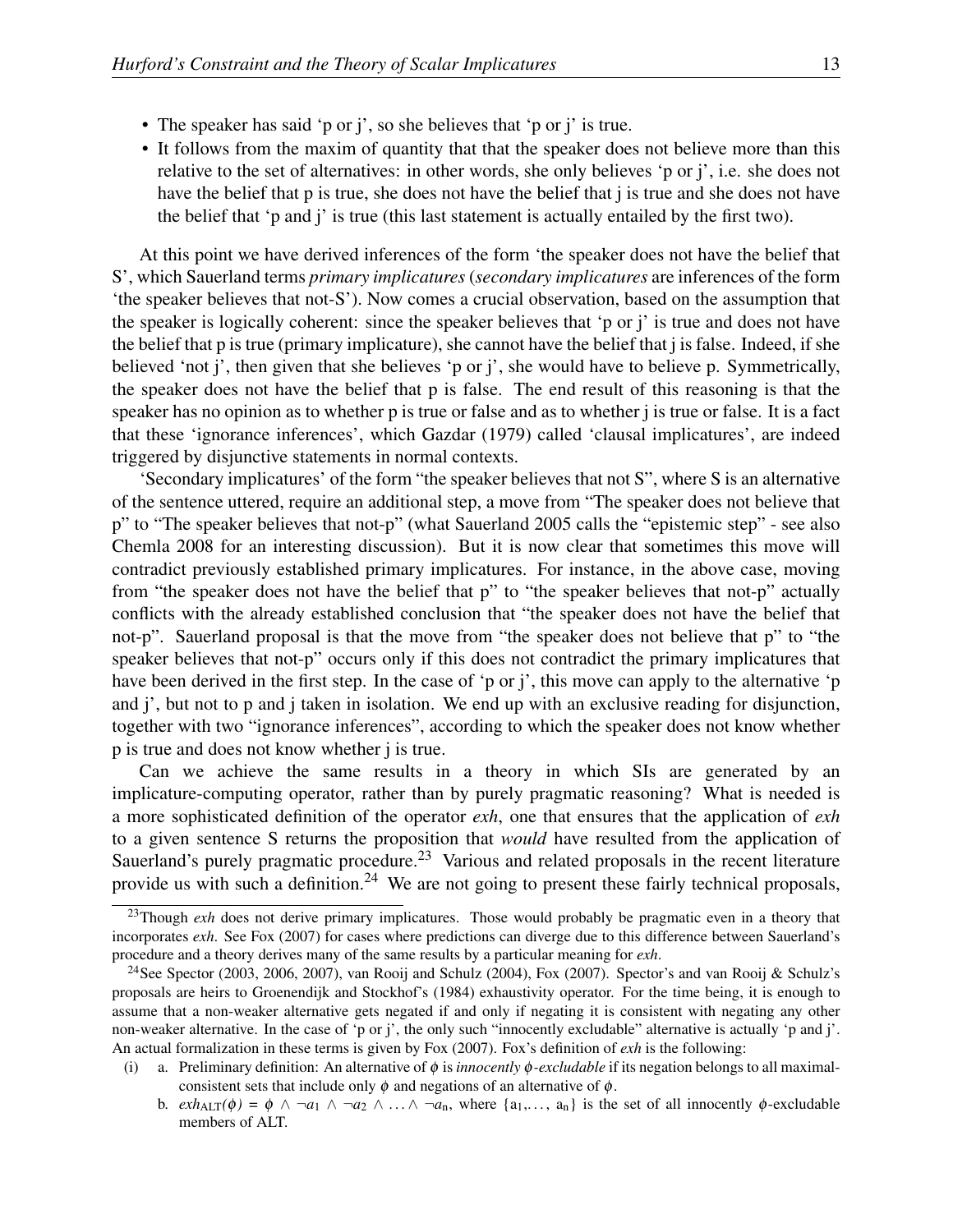and we will simply assume that the proposition that *exh* returns when applied to a sentence S is what would result from applying Sauerland's procedure to S.

Let us therefore apply Sauerland's procedure to (38) and (39), repeated as (42) and (43):

- (42) Peter or Jack came, or both came
- $(43)$  exh(p or j) or (p and j)

(43)'s alternatives include, among others, the following two sentences: *exh(p or j)* (which is equivalent to *p or j but not both*) and *p and j*. Both these sentences are strictly stronger than  $(43)$  (which is equivalent to 'Peter or<sub>incl</sub> Jack came'). We therefore derive the following primary implicatures: the speaker does not have the belief that *exh(p or j)* is true, and the speaker does not have the belief that *p and j* is true. Can we strengthen (via the epistemic step) these primary implicatures into secondary implicatures without generating a contradiction? We would end up with the following propositions:

(44) a.  $p \vee j$  (= the literal meaning of the (43)) b.  $\neg(p \wedge i)$ c.  $\neg(p \vee_{\text{excl}} i)$ 

But these three statements, taken together, are contradictory (if both (44a) and (44b) are true, then 'p ∨ excl j' is true and therefore (44c) is false). It follows that neither of the two alternatives *exh(p* ∨ *j)* and *p* ∧ *j* is 'innocently excludable' (following Fox's 2007 terminology). So the epistemic step will actually be vacuous, and no secondary implicature will be derived. The reader will check that this remains true even when we take into considerations the other alternatives (namely: *p*, *j*, *p or j*, *exh(p)*, *exh(j)*, *exh(p and j)*). So we have shown the following:

$$
(45) \quad \text{exh}((44)) = (44)
$$

Note that in the absence of an exhaustivity operator applying to the first disjunct, we would in fact derive  $\lnot(p \text{ and } j)$  as a secondary implicature: for the alternatives of  $\lnot p$  or q or both' would then be  $\{p, q, p \text{ or } q, p \text{ and } q\}$ ,  $^{25}$  i.e. exactly the same as the ones for 'p or q'.

# 6 Conclusion

We have offered a theory of the interactions of SIs and Hurford's constraint. The hypothesis that embedded implicatures can be generated in principle in any position<sup>26</sup> seems to us to be needed in order to predict a wide array of facts pertaining to the interpretation of sentences which apparently violate Hurford's Constraint but are in fact perfectly acceptable.

We used Hurford's Constraint to force the presence of an exhaustivity operator in an embedded position, and were able to show that in some cases, very specific readings were predicted which turned out to be the only possible readings. In other cases, the obligatory presence of a local exhaustivity operator in the logical form of a given sentence S did not alter the truth-conditions of S, but did have a truth-conditional effect once S was itself embedded under another exhaustivity

<sup>&</sup>lt;sup>25</sup> $(p \vee q) \wedge (p \wedge q)$  can be eliminated, as it is equivalent to  $(p \vee q)$ .

<sup>26</sup>Which is not to say that there are no constraints whatsoever on the insertion of *exh*. See Fox and Spector (2008) for a specific proposal.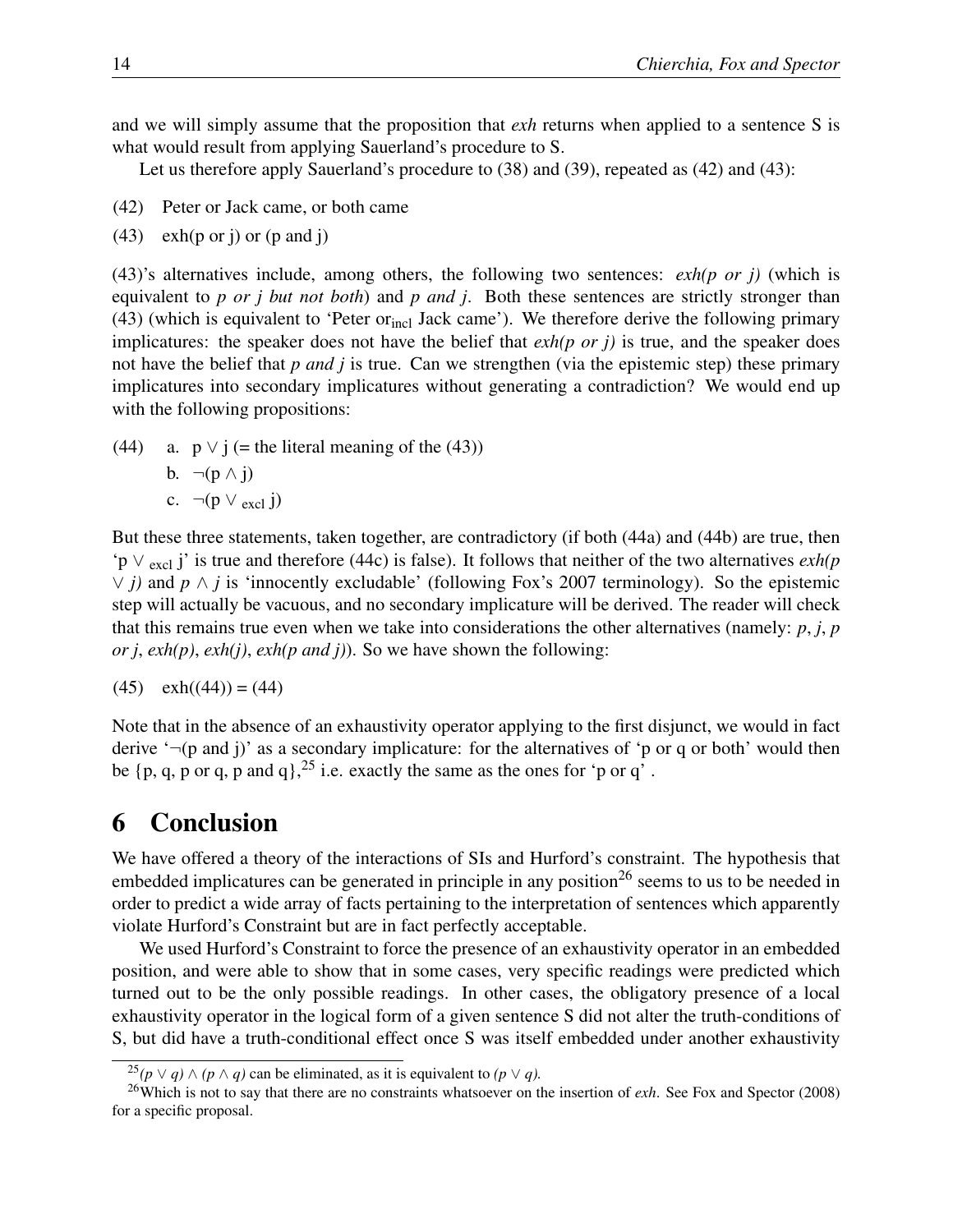operator: the presence of the embedded operator sometimes yields additional implicatures, or, in other cases, prevents some implicatures from arising. From this perspective, the phenomenon of 'implicature cancellation' by means of (apparently) redundant disjuncts like 'or both' or 'or all' turned out to be a sub-case of a wider observation: the presence of an embedded operator, even when it does not have direct truth-conditional effects, actually affects the sentence's alternatives, with possible consequences for the resulting interpretation once an additional alternative-sensitive operator is introduced. The corroboration of these complex predictions supports the main premise, i.e. that an implicature-computing operator can (and sometimes must) be inserted in embedded positions.

# References

Chemla, Emmanuel. 2008. An Epistemic Step for Anti-Presupposition. *Journal of Semantics* .

- Chierchia, Gennaro. 2004. Scalar implicatures, polarity phenomena, and the syntax/pragmatics interface. In *Structures and beyond*, ed. Adriana Belletti, Vol. 3. Oxford University Press.
- Chierchia, Gennaro. 2006. Broaden Your Views: Implicatures of Domain Widening and the "Logicality" of Language. *Linguistic Inquiry* 37:535–590.
- Chierchia, Gennaro, Danny Fox, and Benjamin Spector. To appear. The Grammatical View of Scalar Implicatures and the Relationship between Semantics and Pragmatics. In *Handbook of Semantics*, ed. Klaus von Heusinger, Claudia Maienborn, and Paul Portner. Mouton de Gruyter. Draft version available at http://semanticsarchive.net/Archive/WMzY2ZmY/CFS\_EmbeddedSIs.pdf.
- Fox, Danny. 2004. Implicatures and exhaustivity class 5. Lecture Notes for a class taught in November 2004 at UCLA, available at http://web.mit.edu/linguistics/people/faculty/fox/class\_5.pdf.
- Fox, Danny. 2007. Free choice and the theory of scalar implicatures. In *Presupposition and implicature in compositional semantics*, ed. Penka Stateva and Uli Sauerland. Palgrave-Macmillan.
- Fox, Danny, and Benjamin Spector. 2008. Economy and embedded exhaustification. Handout, available at http://lumiere.ens.fr/~bspector/Webpage/Fox\_Spector\_EE.pdf.
- Gazdar, Gerald. 1979. *Pragmatics: Implicature, Presupposition and Logical Form*. Academic Press, New York.
- Groenendijk, Jeroen, and Martin Stockhof. 1984. Studies in the semantics of questions and the pragmatics of answers. Doctoral Dissertation, University of Amsterdam.

Hurford, James. 1974. Exclusive or Inclusive Disjunction. *Foundations of Language* 11:409–411. Katzir, Roni. 2007. Structurally-defined alternatives. Ms. MIT.

- Krifka, Manfred. 1993. Focus and presupposition in dynamic interpretation. *Journal of Semantics* 10:269–300.
- Landman, Fred. 1998. Plurals and Maximalization. In *Events and grammar*, ed. S. Rothstein. Kluwer, Dordrecht.
- Larson, Richard. 1985. On the syntax of disjunction scope. *Natural Language and Linguistic Theory* 3:217–264.
- Magri, Giorgio. 2007. A theory of individual level predicates based on blind scalar implicatures. Ms. MIT.